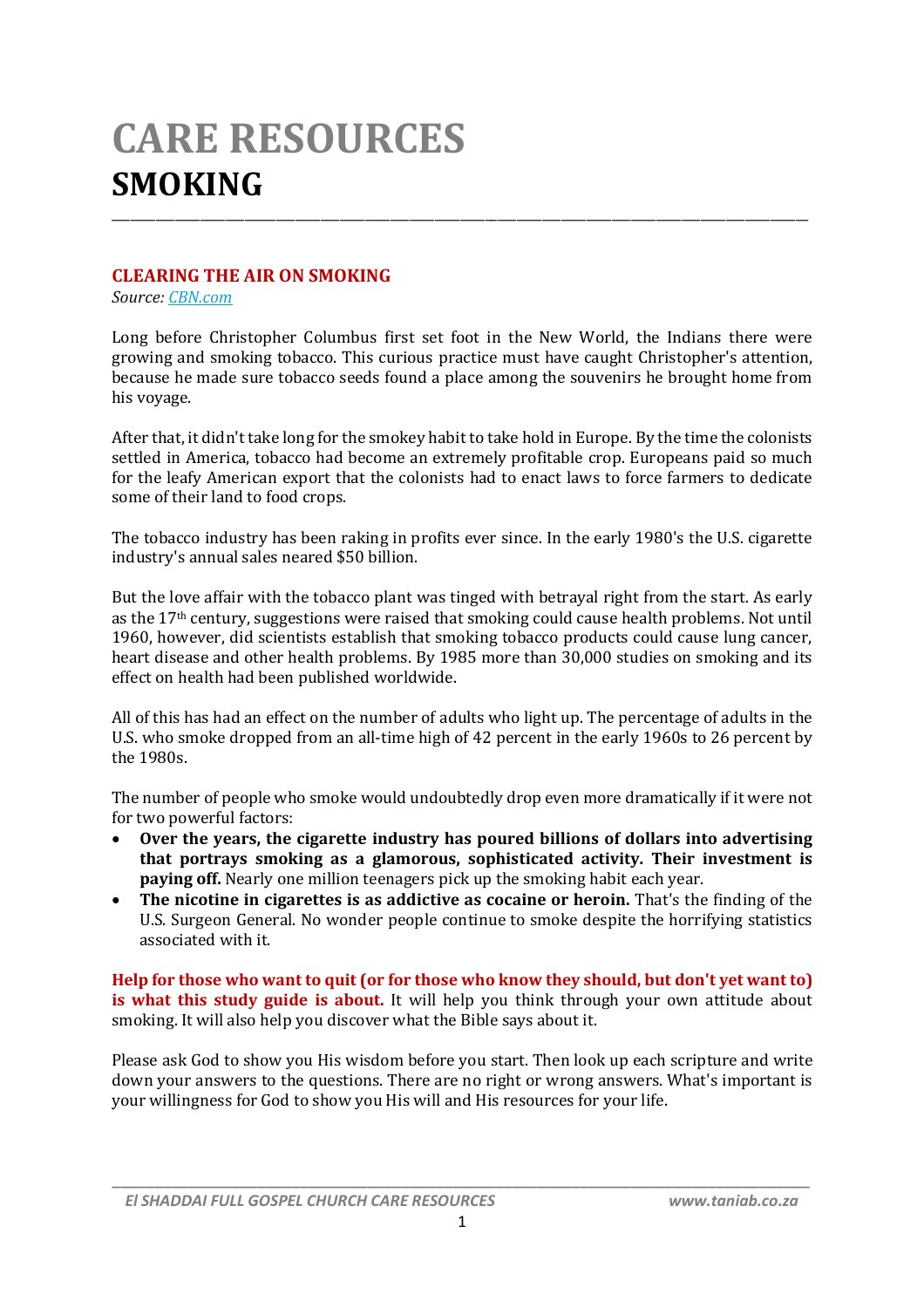# **DOES THE BIBLE SAY I SHOULDN'T SMOKE?**

While the Bible doesn't address the issue of smoking directly, you will find a number of biblical principles which apply to your smoking habit. The following study guide will help you discover these principles: (Print this page and fill in the blanks)

#### **1. When you accept Jesus as your Lord and Saviour, God puts His Holy Spirit into you. Read 1 Corinthians 6:19-20.**

a. According to this passage, how does God view your body?

b. How should you treat your body in light of this?

c. Considering what is known about the effects of smoking on your body, do you think smoking is in conflict with how you should treat your body?

#### **2. Read Genesis 1:26.**

a. What did God give man to rule over?

b. How does the earth's plant life fit into this plan? How can man "rule" over it? Where do you think the tobacco plant fits into this plan?

**3. In 2 Peter 2:19, the Bible addresses the danger of false teachers who had given themselves to indulging fleshly appetites and were leading others into worldly behaviour.** a. How does this verse describe someone who is controlled by something?

b. The nicotine found in cigarettes has been proven to be addictive. Therefore, based on this verse, how would you describe a habitual smoker's relationship to cigarettes?

c. How does this compare to the order God intended when He gave man rule over all the earth?

**4. Read Ephesians 5:17. Based on the scientific evidence of the effects of smoking and your understanding of what the Bible says, what do you think God wants YOU to do about smoking?**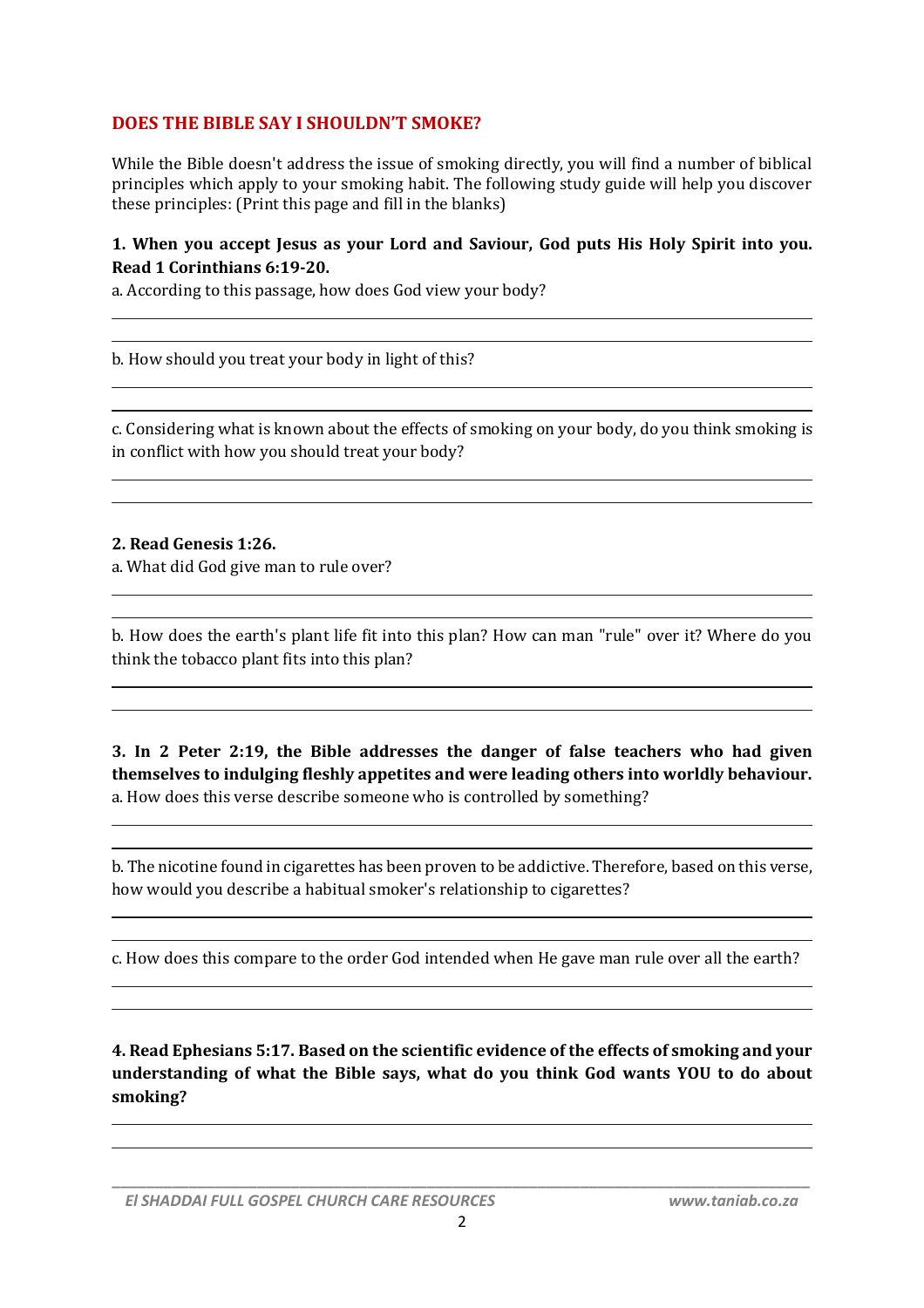**5. If you believe that smoking is something that God wants you to stop doing, then it is a sin for you to smoke because you are doing something contrary to God's will. Read Romans 6:12 and write what it means to you as far as smoking is concerned.**

#### **What Are God's Promises?**

**6. Cigarette addiction is one habit of this world that many people struggle with. Write in your own words the promises God gives you that will help you overcome the desire to smoke:**

1 Corinthians 10:13

James 4:7

Philippians 4:13

**7. One problem that concerns many smokers who want to quit is how the withdrawal will affect them emotionally. What promise does God give in Isaiah 26:3 to those who trust God?**

## **What If I Need More Help?**

**8. Jesus acknowledged that people sometimes have difficulty doing what they know is the right thing to do. Read Matthew 26:41. What are two things He says to do?**

- a.
- b.

# **9. Psalm 119:11 mentions something else that will give you strength. What is it?**

Note: 1 John 2:17 and Philippians 4:13 are two good verses to "hide in your heart" (memorize them and then think about them if you feel the need to smoke). You will find many other verses that will help you grow strong in your walk with God.

**10. Are you filled with God's Spirit? If you have made Jesus your Lord and Savior, ask God to FILL you with His Holy Spirit and to give you HIS power to do ALL that He wants you to do-not just to quit smoking. Read Luke 11:11-13 and Galatians 5:16. Write out your prayer for God's Spirit to fill you and give you the power to be free from cigarettes:**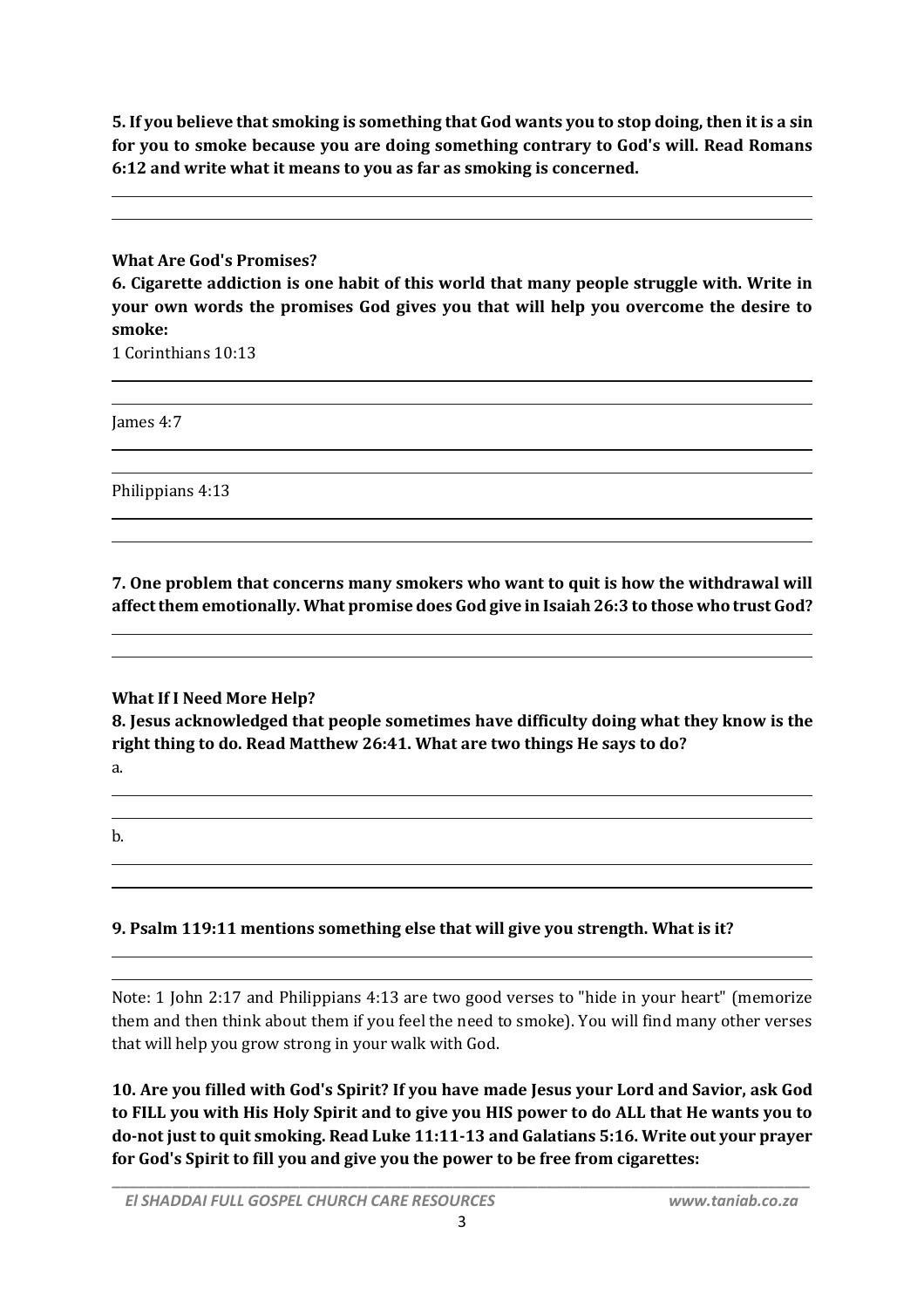# **What If I Fail? 11. Read 1 John 1:9. This verse tells you how to face any failure you have in obeying the will of God.**

Summarize this verse in your own words.

**12. Follow up any failure you meet in obeying God's will with 2 Thessalonians 3:13. What's the nugget of wisdom in this verse?**

#### **WHEN YOU SMOKE**

- Each puff you take assaults your lungs with about 4,000 chemicals, more than 40 of them known to cause cancer.
- You are 10 times more likely to get cancer than a nonsmoker.
- You are two times more likely to have a heart attack than a nonsmoker.
- You are more likely than a nonsmoker to suffer from emphysema, chronic bronchitis, a stroke, male impotence or one of numerous other ailments to which smoking has been linked.
- You chance joining the 320,000 people who die unnecessarily each year -- because of smoking.
- Research with nonsmoking spouses and children of smokers confirms you may be hurting the health of people you love.
- If you are addicted to cigarettes, you are essentially a slave to a plant. Yet God created you to rule over the earth.

## **WHEN YOU QUIT**

No matter how old you are, or how long you've been smoking, unless irreversible disease has begun:

- Your risk of heart disease lowers IMMEDIATELY!
- Your circulation improves immediately.
- Within days your lungs begin to clear.
- Your risk of cancer drops steadily.
- After 5 years your risk of many diseases is the same as a nonsmoker. After 10 years your overall risk of death is the same as someone who has never smoked.

#### **STEPS TO VICTORY OVER SMOKING**

- Admit to God you have been doing something you consider wrong you have been harming your body, God's temple. Tell God you want and need His forgiveness. He will hear you!
- Admit to God that you need His help in order to live your life rightly. Ask Him to deliver you from the addiction.
- Decide to quit smoking. Resolve that with God's help, you will never again smoke another cigarette.
- Make a total break. Say, "That's it. No more." Then get rid of everything that might tempt you. That may mean staying out of situations where you normally would have smoked.
- Find others preferably Christians who have given up the habit. Seek their help and prayers.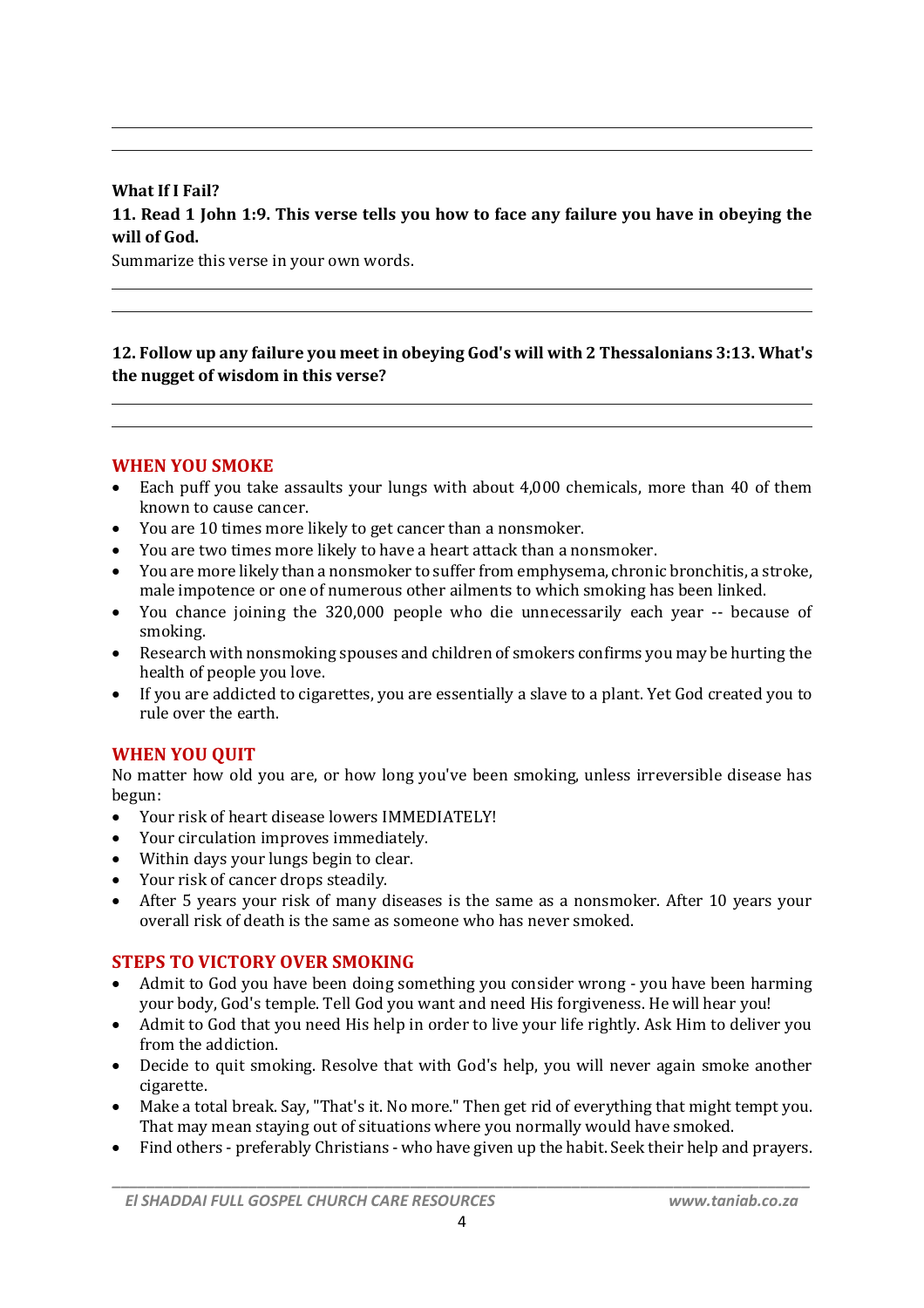- God can instantly deliver you from the desire to smoke, both psychologically and physically. But whether you experience immediate freedom or you be in a "battle for freedom," you can be assured that God will strengthen you. Your part is to get serious with yourself and God.
- What if you want to obey God but don't really want to quit smoking? Talk to God about it. If you truly want to have the desire to stop smoking, ask God, and he will give it to you.

## **PRACTICAL HELP WITH WITHDRAWAL**

- What to do to minimize the effects of withdrawal:
- Keep active. Exercise, especially before eating.
- Drink 6-8 glasses of water a day.
- Eat low calorie snacks (stay away from sweets).
- Suck low calorie candy to counteract dry mouth.
- If you experience difficulty coping with withdrawal, call a friend. Or call the CBN Prayer Line at 1-804-420-0700.

## **COMMON WITHDRAWAL SYMPTOMS YOU MAY FEEL**

- Irritability
- Tiredness
- Trouble sleeping
- Hunger, especially for sweets
- Dry mouth
- Depression
- These will go away!
- Note about weight gain: Smoking speeds up your metabolism. When you quit, your body will need less food to maintain your weight. The above suggestions will not only help with withdrawal symptoms, but will also help you avoid gaining weight. Just remember, when you quit smoking you will look and feel better - even if you gain a few pounds initially.

# **VERSES FOR STUDY ON SMOKING**

- *1 Corinthians 6:19-20 - Do you not know that your body is a temple of the Holy Spirit, who is in you, whom you have received from God? You are not your own; you were bought at a price. Therefore honor God with your body.*
- *Genesis 1:26 - Then God said, "Let us make man in our image, in our likeness, and let them rule over the fish of the sea and the birds of the air, over the livestock, over all the earth, and over all the creatures that move along the ground."*
- *2 Peter 2:19 - They promise them freedom, while they themselves are slaves of depravity - for a man is a slave to whatever has mastered him.*
- *Ephesians 5:17 - Therefore do not be foolish, but understand what the Lord's will is.*
- *Romans 6:12 - Therefore do not let sin reign in your mortal body so that you obey its evil desires.*
- *1 Corinthians 10:13 - No temptation has seized you except what is common to man. And God is faithful; he will not let you be tempted beyond what you can bear. But when you are tempted, he will also provide a way out so that you can stand up under it.*
- *James 4:7 - Submit yourselves, then, to God. Resist the devil, and he will flee from you.*
- *Philippians 4:13 - I can do everything through him who gives me strength.*
- *John 2:16-17 - For everything in the world - the cravings of sinful man, the lust of his eyes and the boasting of what he has and does - comes not from the Father but from the world. The world and its desires pass away, but the man who does the will of God lives forever.*
- *Isaiah 26:3 - You will keep in perfect peace him whose mind is steadfast, because he trusts in you.*
- *Matthew 26:41 - Watch and pray so that you will not fall into temptation. The spirit is willing, but the body is weak.*
- *Psalm 119:11 - I have hidden your word in my heart that I might not sin against you.*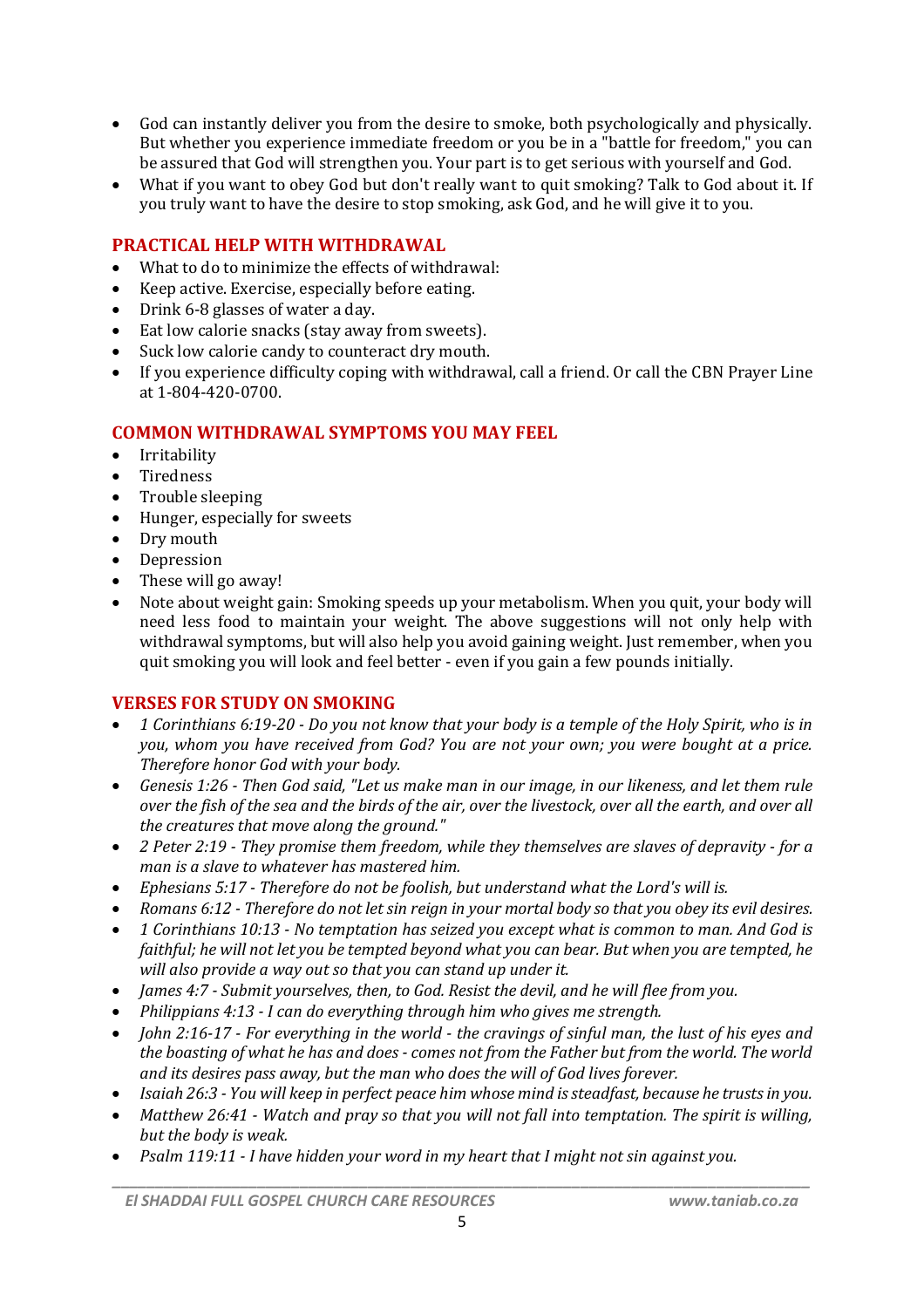- *Luke 11:11-13 - Which of you fathers, if your son asks for a fish, will give him a snake instead? Or if he asks for an egg, will give him a scorpion? If you then, though you are evil, know how to give good gifts to your children, how much more will your father in heaven give the Holy Spirit to those who ask him!*
- *Galatians 5:16 - So I say, live by the spirit, and will not gratify the desires of the sinful nature.*
- *John 1:9 - If we confess our sins, he is faithful and just and will forgive us our sins and purify us from all unrighteousness.*
- *Thessalonians 3:13 - And as for you, brothers, never tire of doing what is right.*

# **USING THE 12 STEPS TO STOP SMOKING**

Christians and non-Christian alike battle with addictions and other behaviors that they find themselves struggling to leave behind. Through faith in Jesus Christ and placing emotional and spiritual health as attainable goals, we can all be overcomers.

Using the 12 Steps to Stop Smoking by Beth Livingston Certified Recovery Specialist

These steps are adapted from the 12 Steps of Alcoholics Anonymous that have proven helpful to people trying to quit just about anything. Maybe you've never thought of using them to help quit smoking, but they can be extremely helpful when combined with seeking wholeness through a relationship with Jesus Christ. What have you got to lose? Whether it's you or someone you know who wants to quit smoking for good, give these steps a chance to change your life forever.

- **Step 1** If you've tried more than once to quit smoking, you may have tried the gum, lozenges, pills, and maybe even hypnotism. But you're still smoking. It's got you; you don't have it. Just get real and say, **"I admit I am powerless over smoking cigarettes."**
- **Step 2** Do you believe that God Almighty is able to give you a life without cigarettes? Or are you stuck believing that there is no power great enough to get smoking out of your life? If you believe God has the power, then meditate on His ability to do marvelous works. Stop listening to doubt and the enemy's constant reminders of your failed attempts. **Simply believe in God's ability, not your own.**
- **Step 3 Through the working of the Holy Spirit, CHOOSE to hand this battle over to God**. He is your only chance, your mighty warrior!
	- o Any time you feel the urge to smoke, pray instead! This is choosing to turn your life and your will over to God. Tell Him when you want a cigarette. Tell Him that you trust He can do a better job of keeping you from smoking than you can. Ask the Lord to take it from you and thank Him as you trust that He will be willing and able to set you free.
	- $\circ$  Believe in the power that you feel when you pray to God. The enemy has kept a powerful grip on you through your inability to quit before and he will remind you of that during this time. Don't believe the lie.
	- $\circ$  Call out to the Lord and claim through the name of Jesus Christ that you will not be held in bondage by cigarettes. Choose to pray until the urge is over. Pray each and every time the desire comes again.
- **Steps 4 & 5** Take a look at the patterns in your life that send you into, "I've got to have a cigarette" mode. This is a moral inventory. Are these moments that really belong to God instead of your cigarette? The kids are driving you nuts, another costly car repair is needed, you found out about someone doing you wrong, you are caught up in a sin that you know is wrong – are these times for a smoke? **Have you made smoking your God? He deserves to**